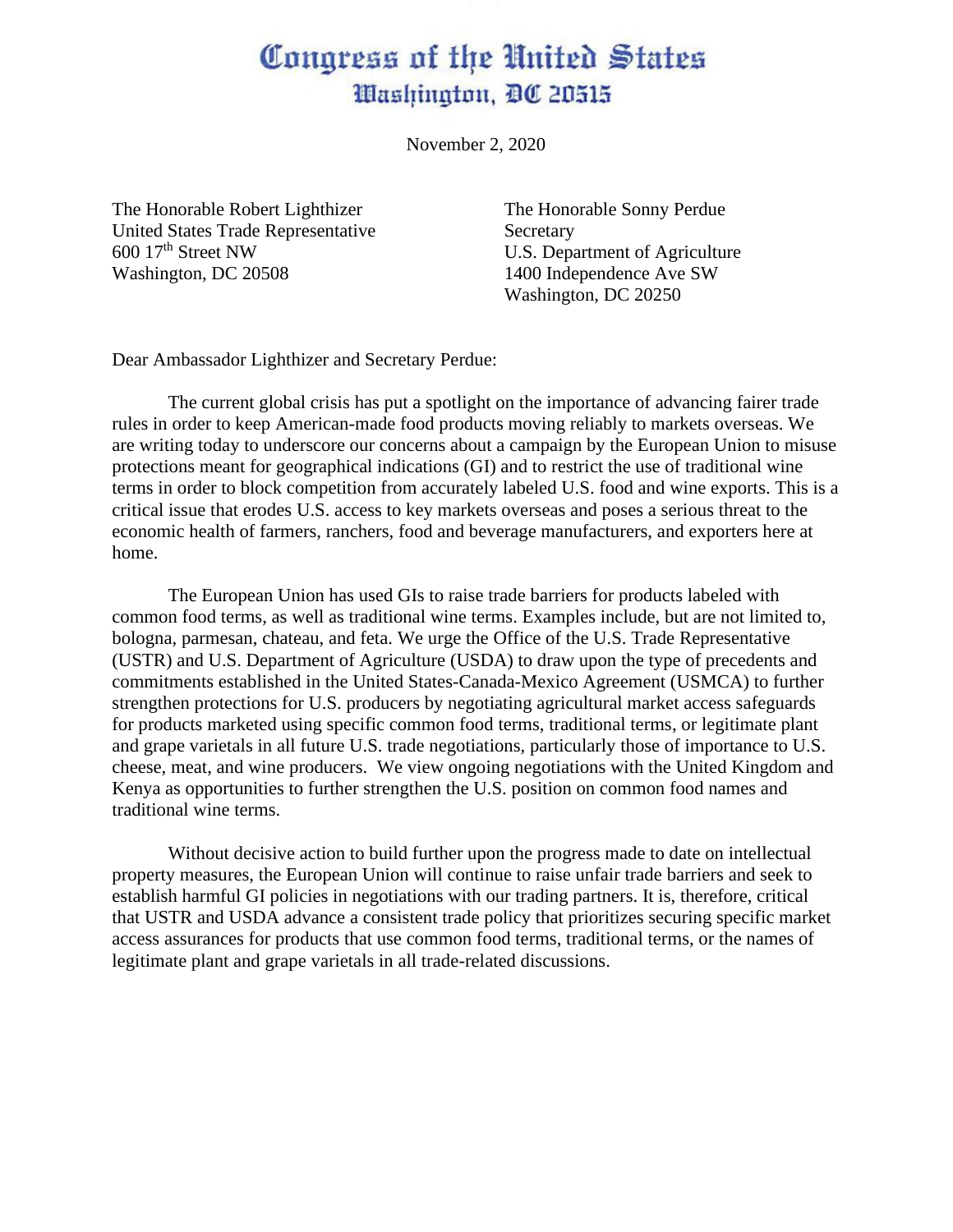On behalf of the farmers, ranchers, food and beverage manufacturers, and exporters we represent, thank you for the work that you have already accomplished on this issue. We look forward to working alongside your offices to further strengthen protections for food and wine producers.

Jodey Arrington

Gaig nau

Angie Craig Dusty Johnson

find

Member of Congress Member of Congress

Jimmy Panetta Mike Kelly

James P. McGovern Member of Congress

TJ Cox Member of Congress

Anthony Brindisi Member of Congress Sincerely,

Member of Congress Member of Congress

Member of Congress Member of Congress

Ron Kind Mike Gallagher

Member of Congress Member of Congress

Roger Marshall, M.D. Member of Congress

Brian Fitzpatrick Member of Congress

Troy Balderson Member of Congress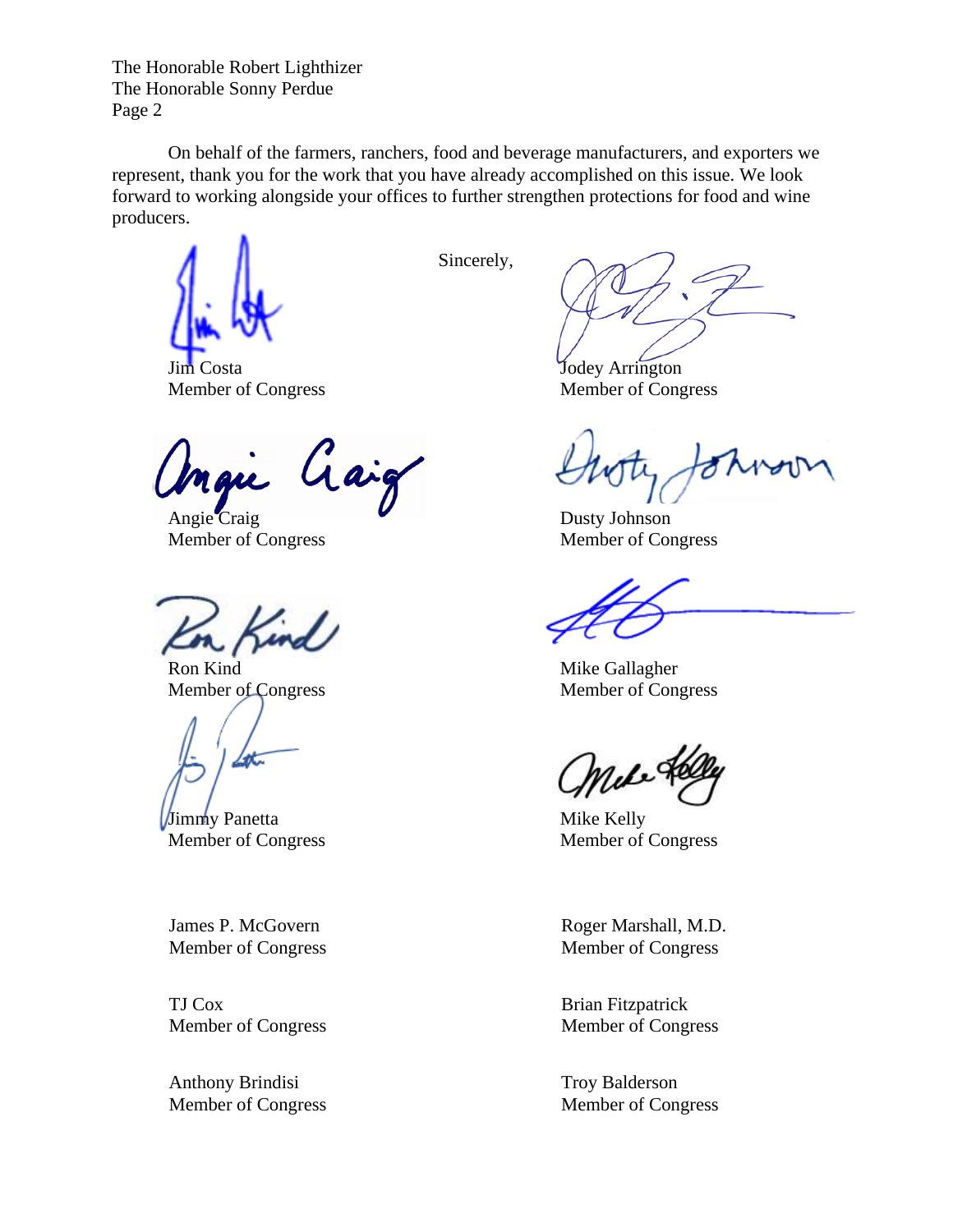> Jared Huffman Member of Congress

> Bryan Steil Member of Congress

> Chellie Pingree Member of Congress

> Jahana Hayes Member of Congress

> Fred Keller Member of Congress

> Josh Harder Member of Congress

> David Rouzer Member of Congress

> Chris Jacobs Member of Congress

> Kurt Schrader Member of Congress

> Rick Larsen Member of Congress

> Joseph D. Morelle Member of Congress

> Ann McLane Kuster Member of Congress

Marcia L. Fudge Member of Congress

Peter Welch Member of Congress

Emanuel Cleaver, II Member of Congress

Suzan Delbene Member of Congress

Collin C. Peterson Member of Congress

Cheri Bustos Member of Congress

Ed Perlmutter Member of Congress

Mark Pocan Member of Congress

John Katko Member of Congress

Anthony Gonzalez Member of Congress

Dan Newhouse Member of Congress

Greg Steube Member of Congress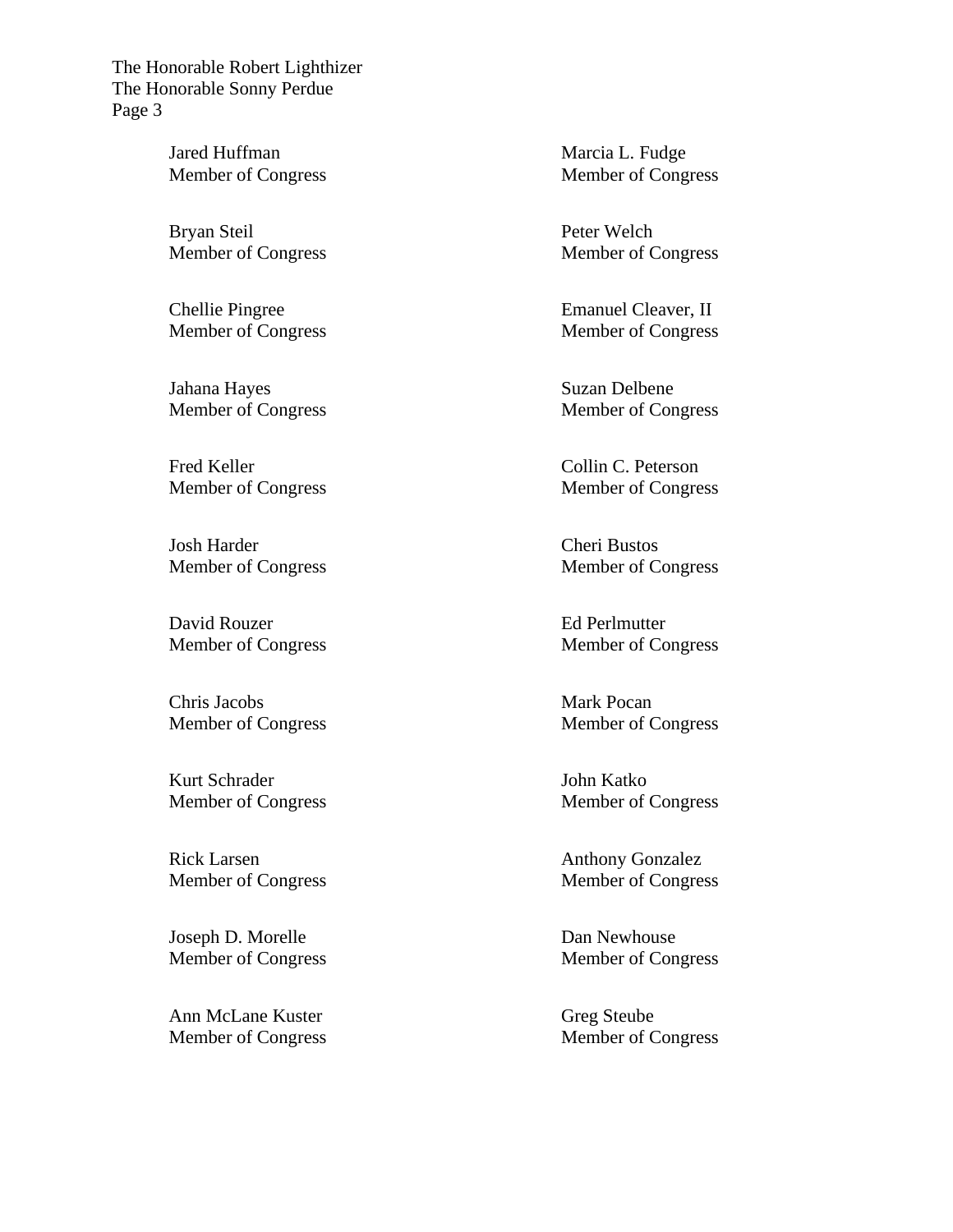> Jim Hagedorn Member of Congress

> Dan Meuser Member of Congress

> Mike Bost Member of Congress

> Elise M. Stefanik Member of Congress

> Scott Perry Member of Congress

Cathy McMorris Rodgers Member of Congress

Vicky Hartzler Member of Congress

Jack Bergman Member of Congress

Betty McCollum Member of Congress

Antonio Delgado Member of Congress

Rick Crawford Member of Congress

Kelly Armstrong Member of Congress James R. Baird Member of Congress

Adrian Smith Member of Congress

Bruce Westerman Member of Congress

Glenn Grothman Member of Congress

Don Bacon Member of Congress

Jackie Walorski Member of Congress

Jim Banks Member of Congress

Greg Pence Member of Congress

Xochitl Torres Small Member of Congress

Salud O. Carbajal Member of Congress

Tom Reed Member of Congress

Paul Tonko Member of Congress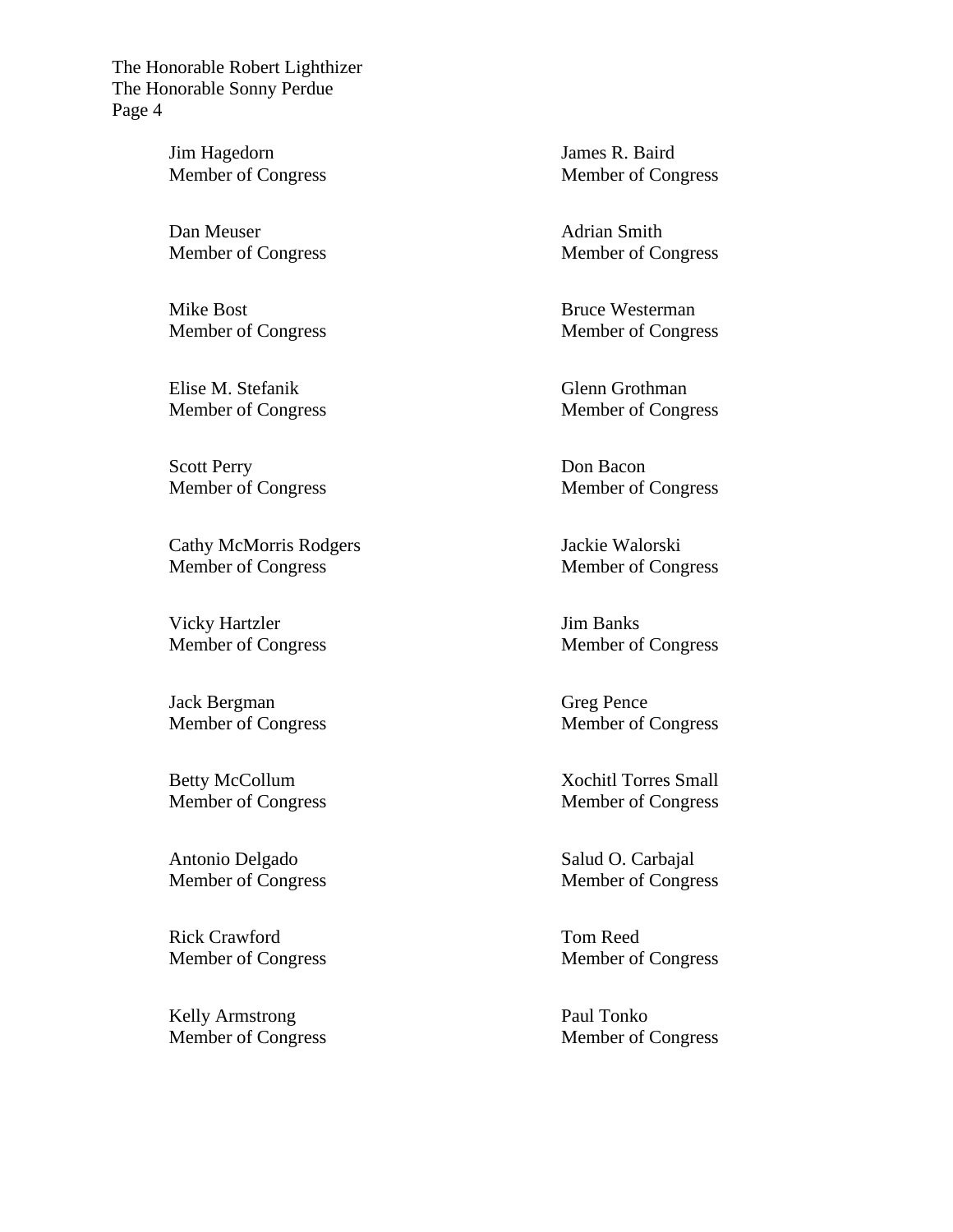> Neal P. Dunn, M.D. Member of Congress

> French Hill Member of Congress

> Brian Higgins Member of Congress

Jaime Herrera Beutler Member of Congress

Larry Bucshon, M.D. Member of Congress

Steve King Member of Congress

Mike Thompson Member of Congress

Doug LaMalfa Member of Congress

Austin Scott Member of Congress

Pete Stauber Member of Congress

Steve Stivers Member of Congress

Tim Walberg Member of Congress Tom O'Halleran Member of Congress

Joe Courtney Member of Congress

Chris Pappas Member of Congress

Ralph Abraham, M.D. Member of Congress

Steve Watkins Member of Congress

Sean Patrick Maloney Member of Congress

Trey Hollingsworth Member of Congress

Tom Tiffany Member of Congress

Doris Matsui Member of Congress

Abby Finkenauer Member of Congress

Ann Wagner Member of Congress

Deb Haaland Member of Congress